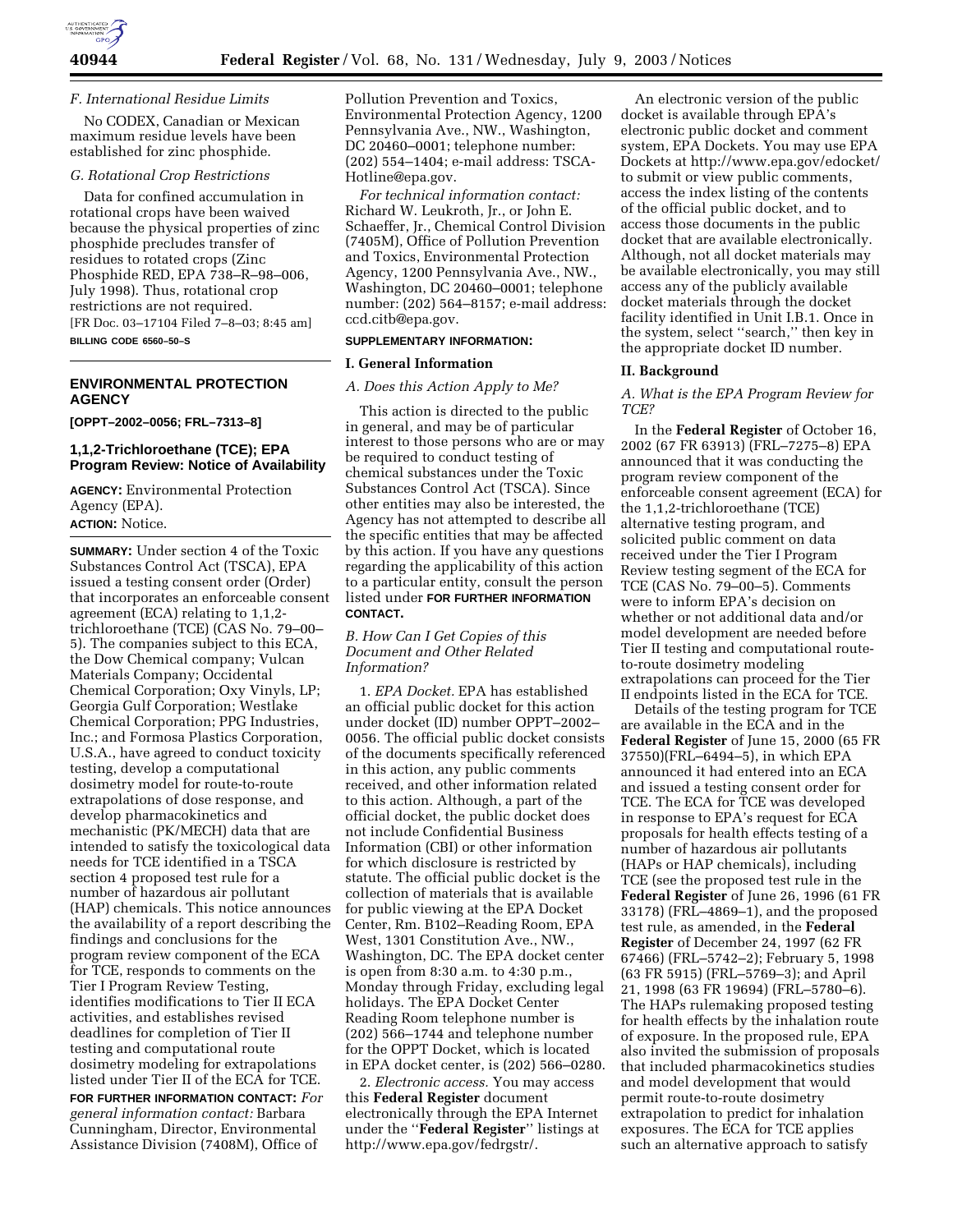data needs identified in the proposed HAPs rulemaking.

Under the TCE ECA testing program, the data needs for TCE are being addressed via an informed testing program that utilizes, wherever possible, extant data from acceptable studies performed by routes other than inhalation, testing by inhalation and the oral route, and development of pharmacokinetics and mechanistic (PK/ MECH) data to support a computational dosimetry model to perform route-toroute extrapolations. Since this is a new approach, EPA and the companies included a program review step within the testing program. The testing program consists of Tier I HAPs Testing; Tier I Program Review Testing; EPA Program Review; and Tier II Testing.

Tier I HAPs Testing consisted of endpoint testing conducted by inhalation exposure for acute and subchronic toxicity. The Tier I Program Review Testing included: (1) Development of a computational dosimetry model specific for TCE in rats and mice; (2) simulation testing of the predictive capability of the model against an inhalation test data set; and (3) demonstration of the model's utility in supporting quantitative route-to-route dosimetry extrapolations. The test sponsors also developed PK/MECH data to support the application of the model to oral-to-inhalation extrapolations of dose-response for extant and Tier II Testing endpoint studies. Tier I HAPs Testing and Tier I Program Review Testing results are available in the legacy docket (OPPTS–42198C) and electronically in the e-Docket (OPPT– 2002–0056).

The purpose of the program review was to determine:

1. Whether it is feasible and appropriate to apply Tier I Program Review testing data and data from other studies acceptable to EPA to support computational route-to-route extrapolations for endpoints listed in the Tier II testing segment of the ECA.

2. Whether the data from the Tier I Program Review testing segment provide a sufficient basis for conducting the endpoint testing and/or the computational route-to-route extrapolations specified in the Tier II testing segment.

3. The nature and scope of any additional work that may be required before Tier II testing and the application of the TCE model for route-to-route extrapolation reporting (e.g. development of additional PK/MECH data, modification to the TCE model).

### *B. What were the Public Comments on the Tier I Program Review Testing?*

EPA received one public comment from the People for the Ethical Treatment of Animals (PETA). The comment was submitted by PETA and on behalf of themselves, the Physicians Committee for Responsible Medicine, the Humane Society of the United States, the Doris Day Animal League, and Earth Island Institute. PETA's comments were favorable on the use of the alternative approach to address data needs utilizing PBPK modeling which could result in a reduction in the number of animals used in toxicity testing to meet EPA's data needs. Although, PETA also stated their belief that the presently available data base for TCE is sufficiently extensive to characterize the toxicity of TCE, and that no additional testing is necessary, PETA did not include comments regarding the scientific merit of the PK/ MECH data or PBPK model development for TCE.

EPA appreciates the expressed support for the application of alternative approaches that incorporate PBPK modeling as a means to address data needs for HAP chemicals. Although, computational approaches are an increasingly important tool for EPA to use in addressing data needs, they must be scientifically defensible and rely on the development of PK/MECH data relevant to the modeling approach. Computational dosimetry modeling approaches need critical empirical data from toxicity studies conducted in a scientifically adequate manner. EPA has concluded that the Tier II testing is necessary in this case. EPA's basis for this decision is presented in previous **Federal Register** notices, cited in Unit II.A.

### *C. What are the Conclusions of the EPA Program Review?*

EPA has determined that the Tier I Program Review testing and data from other studies acceptable to EPA can support computational route-to-route dosimetry extrapolations for the endpoints listed in the Tier II testing segment of the ECA. More specifically, EPA has concluded that:

1. The PK/MECH data report and Tier I toxicity studies appear to have been conducted in accordance with the protocols and specifications as described in Appendix C of the ECA.

2. The available study records are sufficient to allow an evaluation of the quality of the studies performed.

3. The TCE PBPK model is appropriately chemical-specific, and suitably based on the current understanding of the kinetics of TCE.

4. The species, dose level, exposure regimens, and vehicles used are relevant for the toxicity data that are the object of the Tier II extrapolations.

5. The Tier I Program Review PK/ MECH data demonstrated that periodicity was achieved in the studies that support the model.

EPA has also concluded, that the choice of dose metrics for Tier II computational route dosimetry extrapolations should be revised to correlate with Tier I study findings, and that selection of the dosing regimens for Tier II testing could benefit from predictions derived from the PBPK model for TCE. These changes to the original testing and extrapolation reporting are described in the revised Table 1 (Table 1. (amended)) of this **Federal Register** notice, and will be incorporated into protocol development under Tier II activities. EPA's program review activity, including the findings and conclusions, are described in a report titled: ''Program Review Report on the Enforceable Consent Agreement for 1,1,2-Trichloroethane'' (U.S. EPA, April 21, 2003). This report is available electronically from the e-Docket OPPT– 2002–0056.

It is EPA's decision that the HAP Task Force can proceed with Tier II Testing under the schedule set forth in Table 1. of this **Federal Register** notice. The testing schedule corresponds to that originally set forth in the **Federal Register** notice announcing the ECA and Order for TCE, but is modified to include the additional time needed to complete the Program Review segment of the ECA for TCE, which was longer than originally anticipated, plus additional time for Tier II protocol development. Table 1. also identifies additional modifications to Tier II activities to correlate with Tier I study findings. EPA does not consider these modifications of the test schedules or Tier II activities to be significant.

### *D. What are the Modifications to the ECA for TCE?*

This **Federal Register** notice incorporates modifications to the ECA for the TCE test schedule for Tier II ECA activities, clarifies protocol development for Tier II testing, expands consideration for dose metrics to be applied in the Tier II route dosimetry extrapolations and reporting, and identifies a change in signatory companies to the ECA. The testing schedule corresponds to that originally set forth in the **Federal Register** notice announcing the ECA and Order for TCE, but is modified to allow for the time needed to perform the EPA Program Review, which was longer than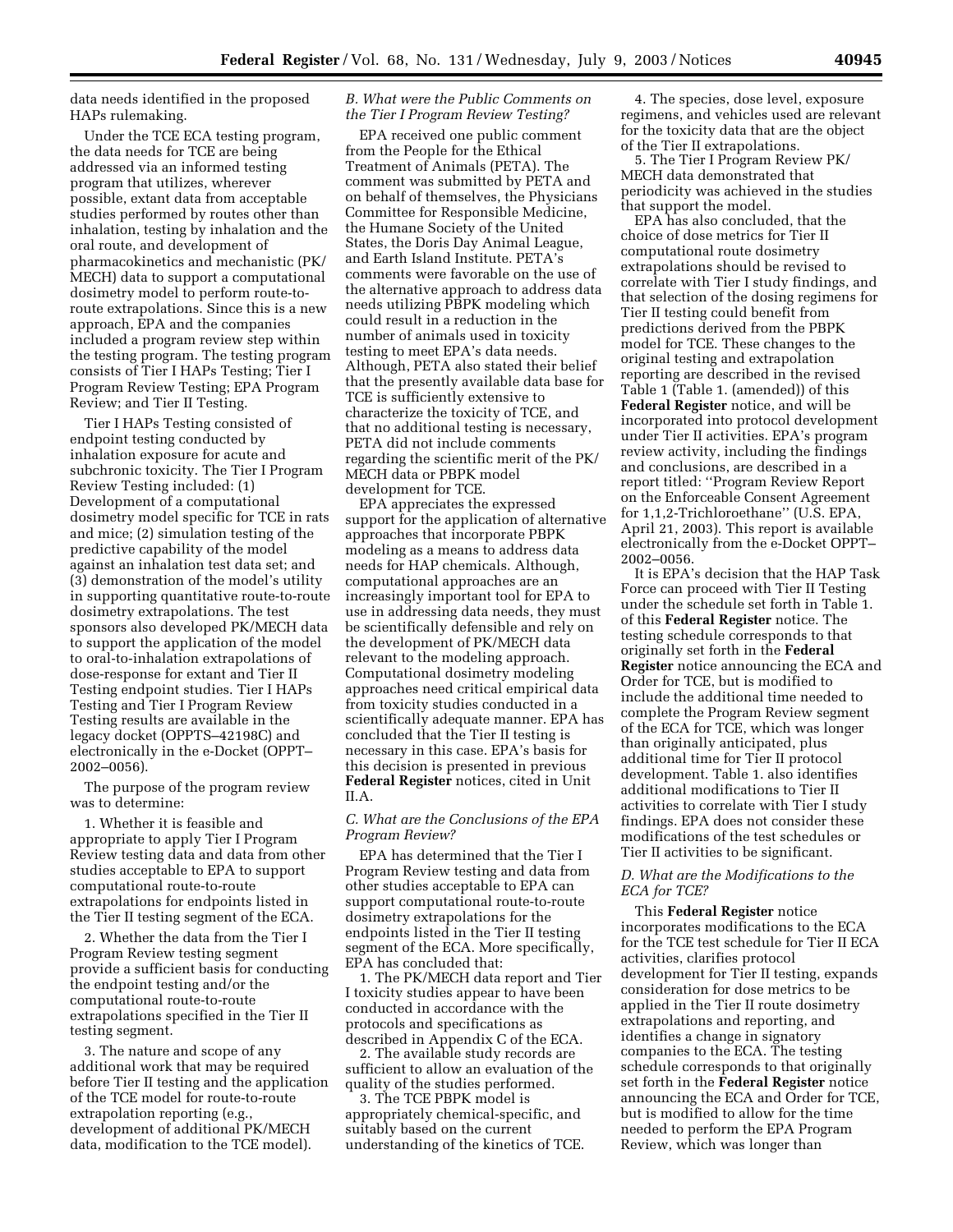anticipated. Additional time was also included in the schedule for Tier II testing protocol development. Footnotes in Table 1. have been revised to address refinements in Tier II protocol development and extrapolation reporting changes identified as modification to Appendix C.5 (General

Outline for Route-to-Route Extrapolation Reporting) to correlate with Tier I study findings. Finally, one of the signatory companies to the ECA, Borden Chemicals and Plastics Operating Limited Partnership, is no longer a participant in the ECA, due to bankruptcy. The remaining companies

that are signatories of the ECA for TCE have agreed to assume the responsibilities for this change in membership to the HAP Task Force. EPA does not consider these modifications to be significant.

# TABLE 1. (AMENDED)—REQUIRED TESTING, TEST STANDARDS, REPORTING AND OTHER REQUIREMENTS FOR 1,1,2- TRICHLOROETHANE

| <b>Testing Segment</b>                            | <b>Required Testing</b>                                                                                                                                  | <b>Test Standard</b>                            | Deadline for<br>Final Report <sup>1</sup><br>(Months) |
|---------------------------------------------------|----------------------------------------------------------------------------------------------------------------------------------------------------------|-------------------------------------------------|-------------------------------------------------------|
| Tier II Testing and/or Extrapolation<br>Reporting | Acute neurotoxicity (drinking water)                                                                                                                     | §799.9620 (as annotated in ECA<br>Appendix D.3) | 12                                                    |
|                                                   | Acute neurotoxicity route-to-route<br>extrapolation of Tier II drinking<br>water acute neurotoxicity data to<br>inhalation <sup>2</sup>                  | <b>ECA Appendix C</b>                           | 14                                                    |
|                                                   | Subchronic neurotoxicity (drinking<br>water)                                                                                                             | §799.9620 (as annotated in ECA<br>Appendix D.3) | 18                                                    |
|                                                   | Subchronic neurotoxicity route-to-<br>route extrapolation of Tier II<br>water<br>subchronic<br>drinking<br>neurotoxicity data to inhalation <sup>2</sup> | <b>ECA Appendix C</b>                           | 21                                                    |
|                                                   | (drinking<br>Developmental toxicity<br>water)                                                                                                            | §799.9370 (as annotated in ECA<br>Appendix D.4) | 24                                                    |
|                                                   | Developmental toxicity route-to-<br>route extrapolation of Tier II<br>drinking water developmental<br>toxicity data to inhalation <sup>3</sup>           | <b>ECA Appendix C</b>                           | 27                                                    |
|                                                   | Reproductive<br>(drinking<br>toxicity<br>water)                                                                                                          | §799.9380 (as annotated in ECA<br>Appendix D.5) | 30                                                    |
|                                                   | Reproductive toxicity route-to-route<br>extrapolation of Tier II drinking<br>water reproductive toxicity data<br>to inhalation <sup>4</sup>              | ECA Appendix C                                  | 33                                                    |
|                                                   | Immunotoxicity (route-to-route ex-<br>trapolation of extant oral data in<br>ECA Appendix E.2 to inhalation) <sup>5</sup>                                 | ECA Appendix C                                  | 9                                                     |
|                                                   | Carcinogenicity (route-to-route ex-<br>trapolation of extant oral data in<br>ECA Appendix E.3 to inhalation <sup>6</sup>                                 | <b>ECA Appendix C</b>                           | 6                                                     |

1Number of months after the effective date of this**Federal Register** Notice, which announces that EPA has concluded the EPA Program Review, when the final report is due. In addition, every 6 months from the effective date of the Order until the end of the ECA testing program, in-

terim reports describing the status of all testing to be performed under the ECA for TCE must be submitted by the companies to EPA.<br>Quantitative route-to-route extrapolations based on the Tier II acute and subchronic drink <sup>2</sup>Quantitative route-to-route extrapolations based on the Tier II acute and subchronic drinking water neurotoxicity study data, and developed for each of the following dose metrics: Parent compound in venous blood and bra

<sup>3</sup>Quantitative route-to-route extrapolation based on the Tier II drinking water developmental toxicity study data, and developed for each of the following dose metrics: Parent compound in venous blood, as maximum concentration (Cmax) and as the area under the time-concentration

curve (AUC), and metabolite, as amount metabolized in the liver per day normalized to liver weight.<br>4Quantitative route-to-route extrapolation based on the Tier II drinking water reproductive effects toxicity study data, a of the following dose metrics: Parent compound in venous blood, as maximum concentration (Cmax) and as the area under the time-con-<br>centration curve (AUC), and metabolite, as amount metabolized in the liver per day normali

<sup>5</sup>Quantitative route-to-route extrapolation based on the PK/MECH data developed under this ECA and the data of Sanders et al. (1985), and developed for each of the following dose metrics: parent compound in venous blood and spleen, as maximum concentration (Cmax) and as the area under the time-concentration curve (AUC), and metabolite, as amount metabolized in the liver or spleen per day normalized to organ weight.<br><sup>6</sup>Quantitative route-to-route extrapolation based on the PK/MECH data developed under this ECA and the data of NCI (1978), and developed

for each of the following dose metrics: parent compound in venous blood and liver, as maximum concentration (Cmax) and as the area under the time-concentration curve (AUC), and metabolite, as amount metabolized in the liver per day normalized to liver weight.